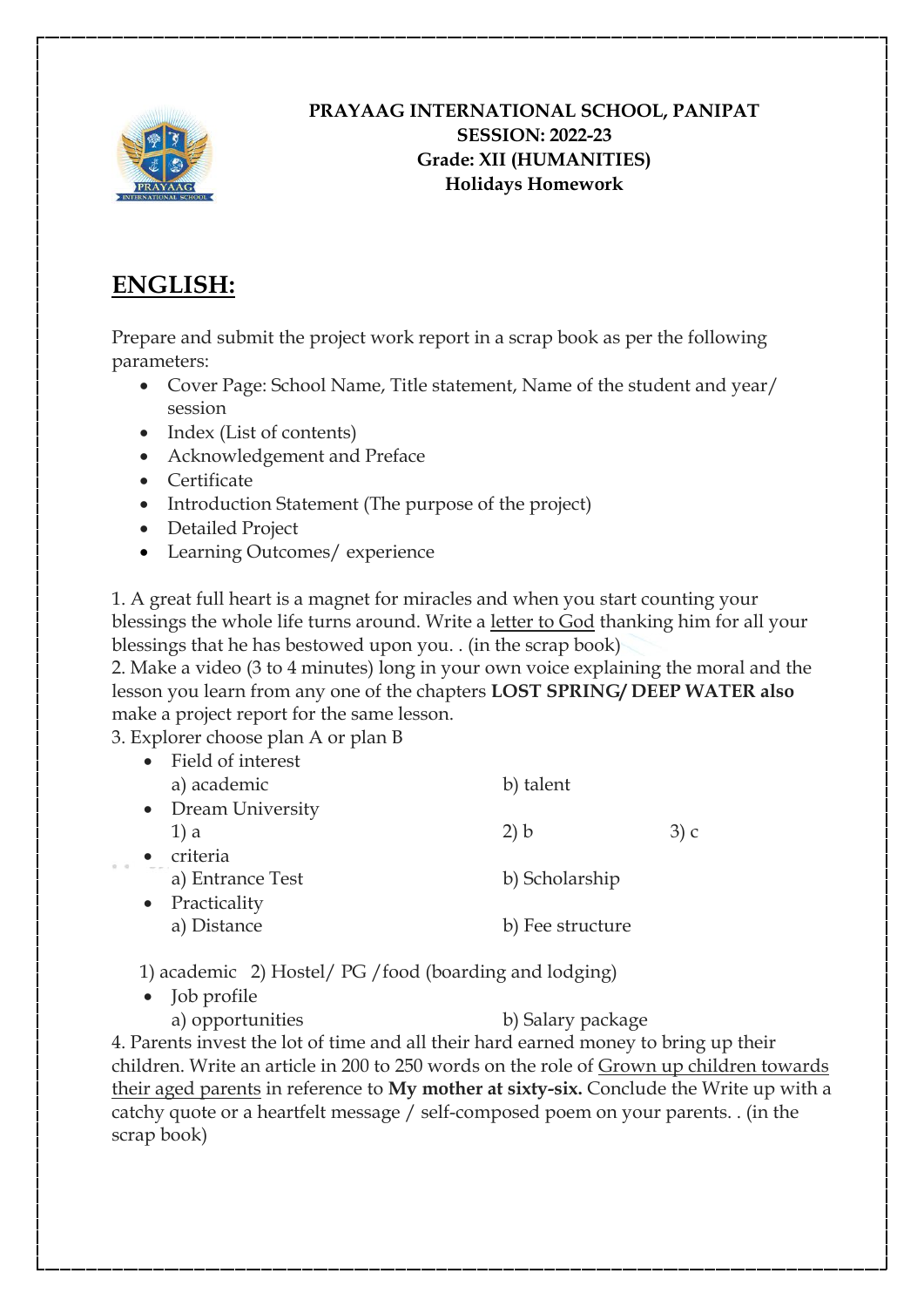5. Designed the front page of a newspaper addressing the following burning issues:

- Covid
- Effects of war (Russia / Ukraine)
- Effects on of war on the economy of other countries
- Power crisis in the country

# **ECONOMICS:**

#### **Project work**

Topics: (Choose any one)

- Waste Management in India -Need of the hour
- Make in India The way ahead
- Role of RBS in Control of Credit
- Rain water harvesting  $-a$  solution to water crisis
- Digital India step towards the future
- Contemporary Employment situation in India
- Livestock -Back bone of Rural India
- Trends in budgetary condition in India

(Several other topics are also given by CBSE; you can prepare project on those topics also)

#### **Instructions for project work**:

1.It should be handwritten

2.It should be of 3500-4000 words (excluding diagrams and graphs) (20-25pages)

3.Cover page should include school's logo at the center and at the top, name of the topics should be clearly mentioned.

4. File should contain diagrams, graphs and pictures for beautiful presentation.  $1108$ 

- 5. Expected checklist<br>
(0) modern education...
	- Cover Page
	- Certificate
	- Acknowledgement
	- Introduction
	- Identifying the causes, consequences or remedies
	- Various stakeholders and effect on them
	- Advantages and disadvantages of situations
	- Short term and long term implications of economic strategies suggested in the course of research.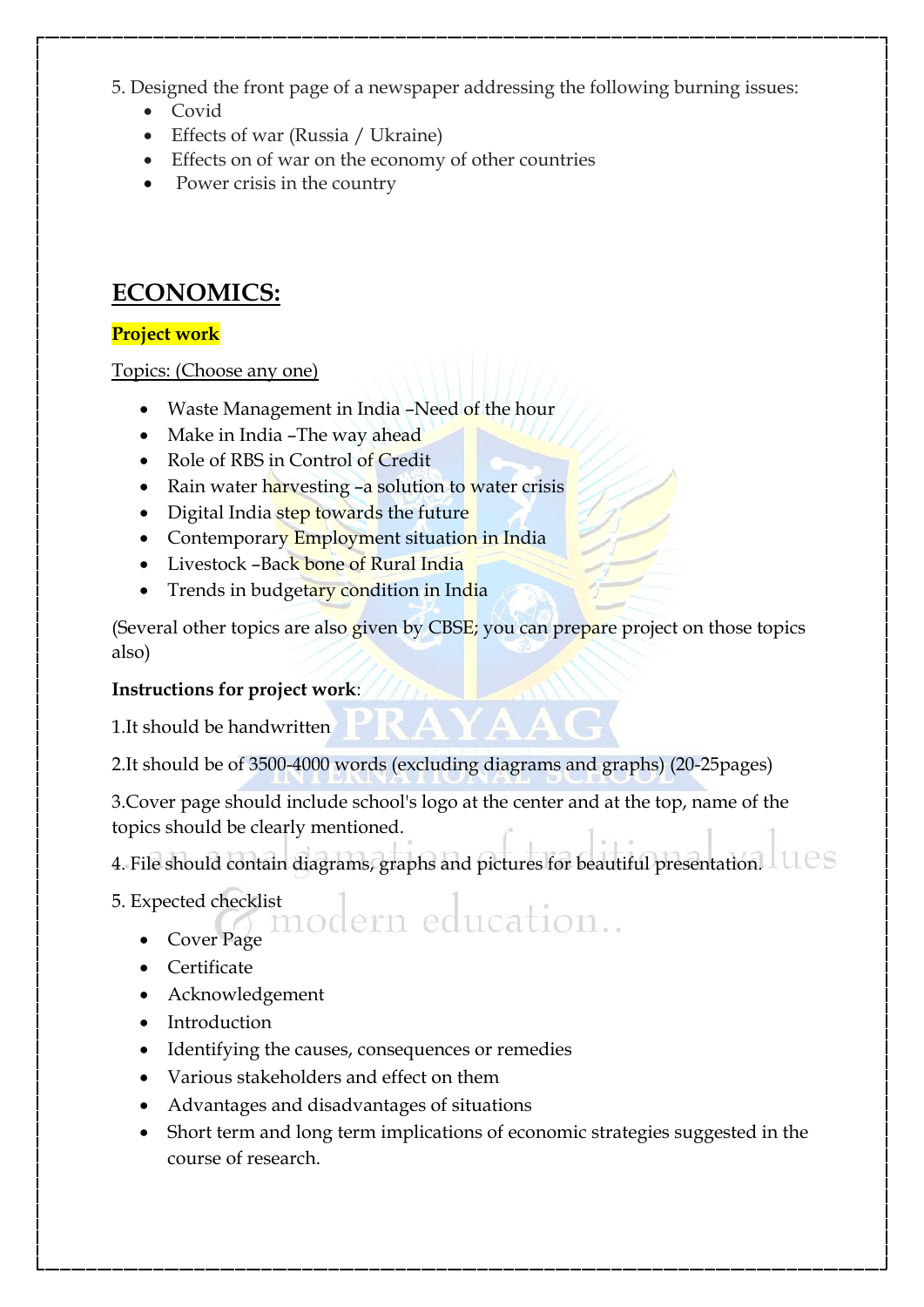- Validity, reliability, appropriateness and relevance of data
- Footnotes, bibliography etc.

#### **PREPARE FOR YOUR PT-1 SYLLABUS**

### **GEOGRAPHY:**

#### **Practical work (Part-2)**

Unit 1 processing of Data and Thematic Mapping

1. Type and sources of data: Primary, Secondary and other sources

2 Tabulating and processing of data Calculation of averages, measures of central tendency

3.Representation of data- construction of diagrams, bars, circles and flow chart, thematic maps, construction of dot, choropleth and isopleth maps

Unit-2 Spatial Information Technology

1. Introduction to GIS, hardware requirements and software modules, data formats raster and vector data, data input, editing and topology building, data analysis, overlay and buffer.

**Purchase Luxmi practical file and do the project workwork (both units) in a single file.** 

**Prepare for your PT-I syllabus**

# **POLITICAL SCIENCE :**

# Project Work: 20 Marks amation of traditional values

Guidelines for Subject Political Science

Students can choose any topic related to the syllabus

#### **1. Steps involved in the conduct of the project:**

Students may work upon the following lines as a suggested flow chart:

Choose a Title/Topic ▼ Need of the Study, Objective of the Study ▼ Hypothesis ▼

Content -Timeline, Maps, Mind maps, Pictures, etc.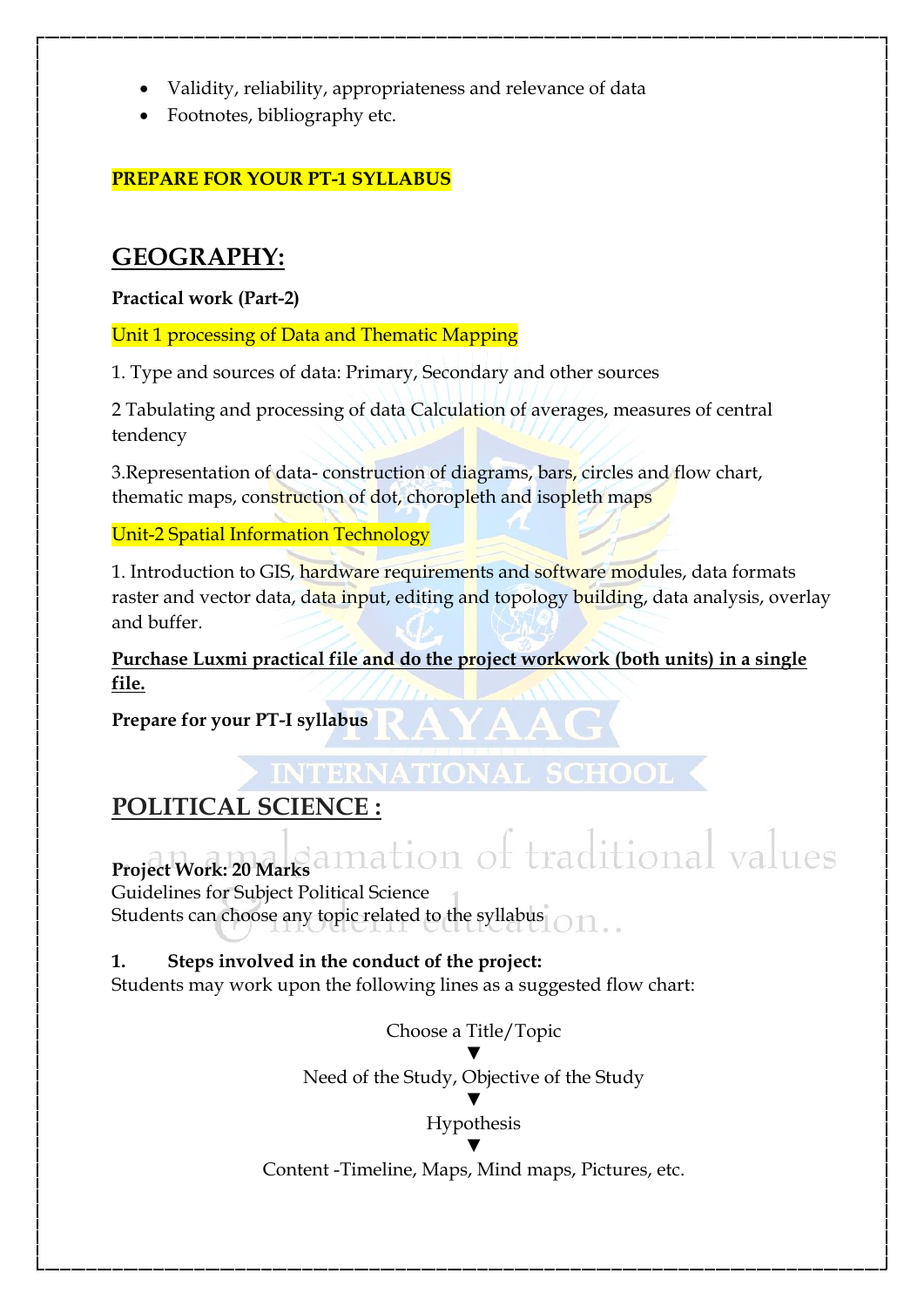▼ (Organization of Material/Data

▼

#### Present Material/Data)

#### ▼ Analyzing the Material/Data for Conclusion

▼ Draw the Relevant Conclusion

> ▼ Bibliography

#### **2. Expected Checklist for the Project Work**

- $\triangleleft$  Introduction of topic
- $\triangleleft$  Identify the causes , events, consequences and /or remedies
- ❖ Various stakeholders and effect on each of them
- Advantages and disadvantages of situation or issues identified
- Short term and long-term implications of strategies suggested during research
- **◆** Validity , reliability , appropriateness and relevance of data used for the research work for presentation in the project file
- ❖ Presentation and writing i.e. succinct and coherent in project file
- **Example 1** Citation of the material referred to , in the file in foot notes, resources section ,bibliography etc.

#### 3. **Assessment of Project Work**

- \* Project Work has broadly the following phases: Synopsis/ Initiation, Data Collection, Data Analysis and Interpretation, Conclusion.
- $\cdot$  The aspects of the project work to be covered by students can be assessed during the academic year.
- 20 marks assigned for Project Work can be divided in the following manner:

#### 4. **Viva –Voce**

- $\triangle$  At the end , each learner will present the research work in the Project File to the external and internal examiner
- \* The questions should be asked from the project file of the learner
- $\hat{\mathbf{v}}$  The internal examiner should ensure that the study submitted by the learner is

his/her own original work.

#### 5. **Explore and express in scrapbook**

(You can use any skill –research,PPT,mind map ,Flow Chart,Collage and Map Skill )

◆ ○ 1- Make an elaborate Chart of The United Nations System. (Principal organs)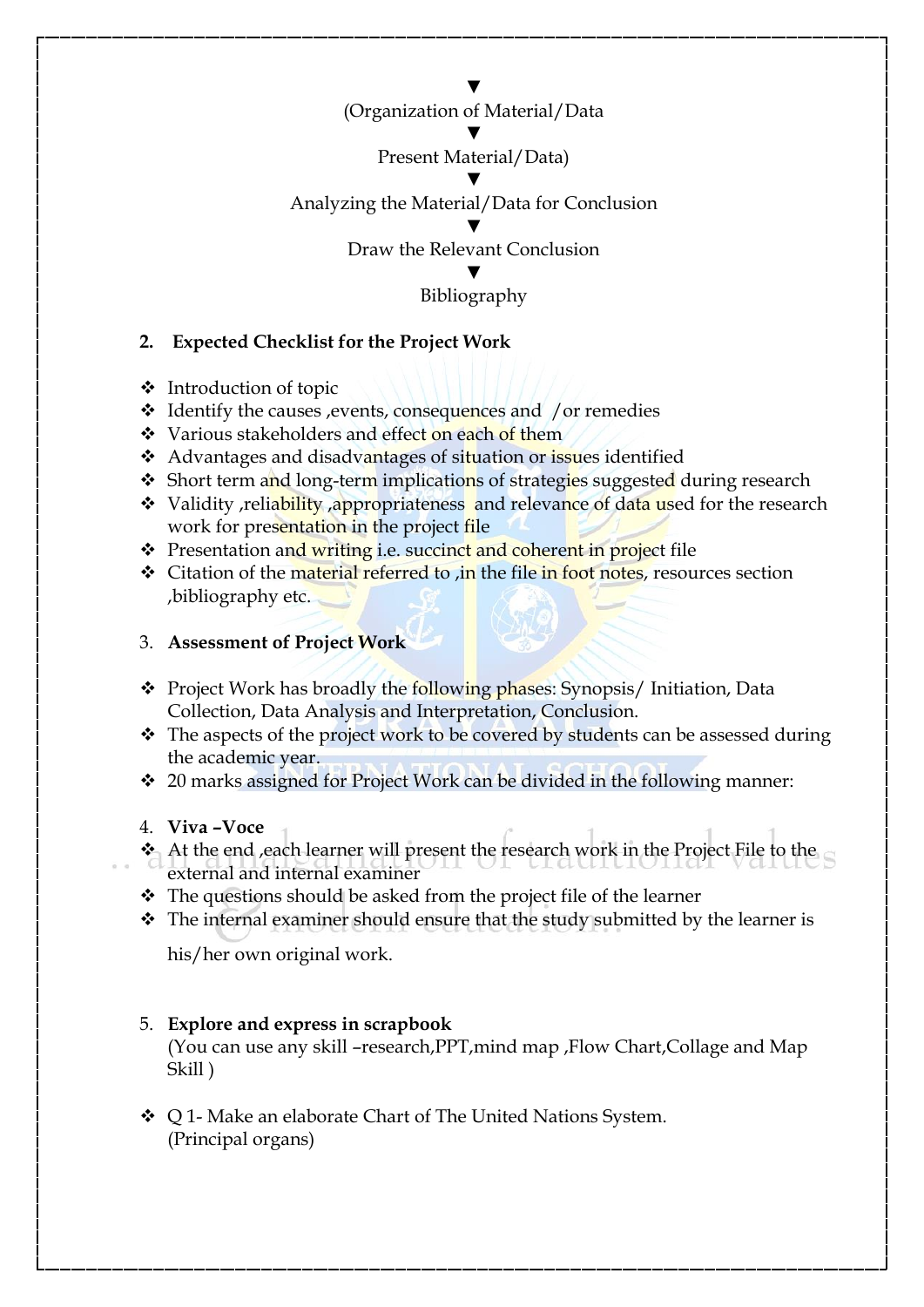- $\triangleleft$  Q 2- Collect news clippings on reports on environmental and political issues in your locality.
- $\div$  Q 3- Locate the ASEAN members on the map. find the location of the ASEAN Secretariat.
- $\triangle$  Q 4-Compare & contrast the expenditure by the Indian Government on traditional security and non traditional security.
- $\div$  Q 5- Make a list of products of multinational companies (MNCs) that are used by you or your family. Analyse their durability.

## **HISTORY :**

1. Revise the Syllabus Covered in the months of March, April & May.

#### 2. **PROJECT WORK : 20 Marks**

- Project should be handwritten
- Project should be of total 50 pages.
	- Page No. 1: Cover page containing Project & Student's details
	- $\triangleright$  Page No. 2 : Index
	- $\triangleright$  Page No. 3 : Acknowledgement
	- $\triangleright$  Page No. 4 : Certificate
	- $\triangleright$  Page No. 5-49 : Content/Data including Pictures
	- $\triangleright$  Page No. 50 : Bibliography

#### **FEW SUGGESTIVE TOPICS FOR CLASS XII PROJECTS**

- 1) The Indus Valley Civilization-Archeological Excavations and New **Perspectives**
- 2) The History and Legacy of Mauryan Empire
- 3) "Mahabharat"- The Great Epic of India
- 4) The History and Culture of the Vedic period
	- 5) Buddha Charita
	- 6) A Comprehensive History of Jainism
	- 7) Bhakti Movement- Multiple interpretations and commentaries.
	- 8) "The Mystical Dimensions of Sufism
	- 9) Global legacy of Gandhian ideas
	- 10) The Architectural Culture of the Vijayanagar Empire
	- 11) Life of women in the Mughal rural society
	- 12) Comparative Analysis of the Land Revenue Systems introduced by the Britishers in India
	- 13) The Revolt of 1857- Causes; Planning & Coordination; Leadership, Vision of Unity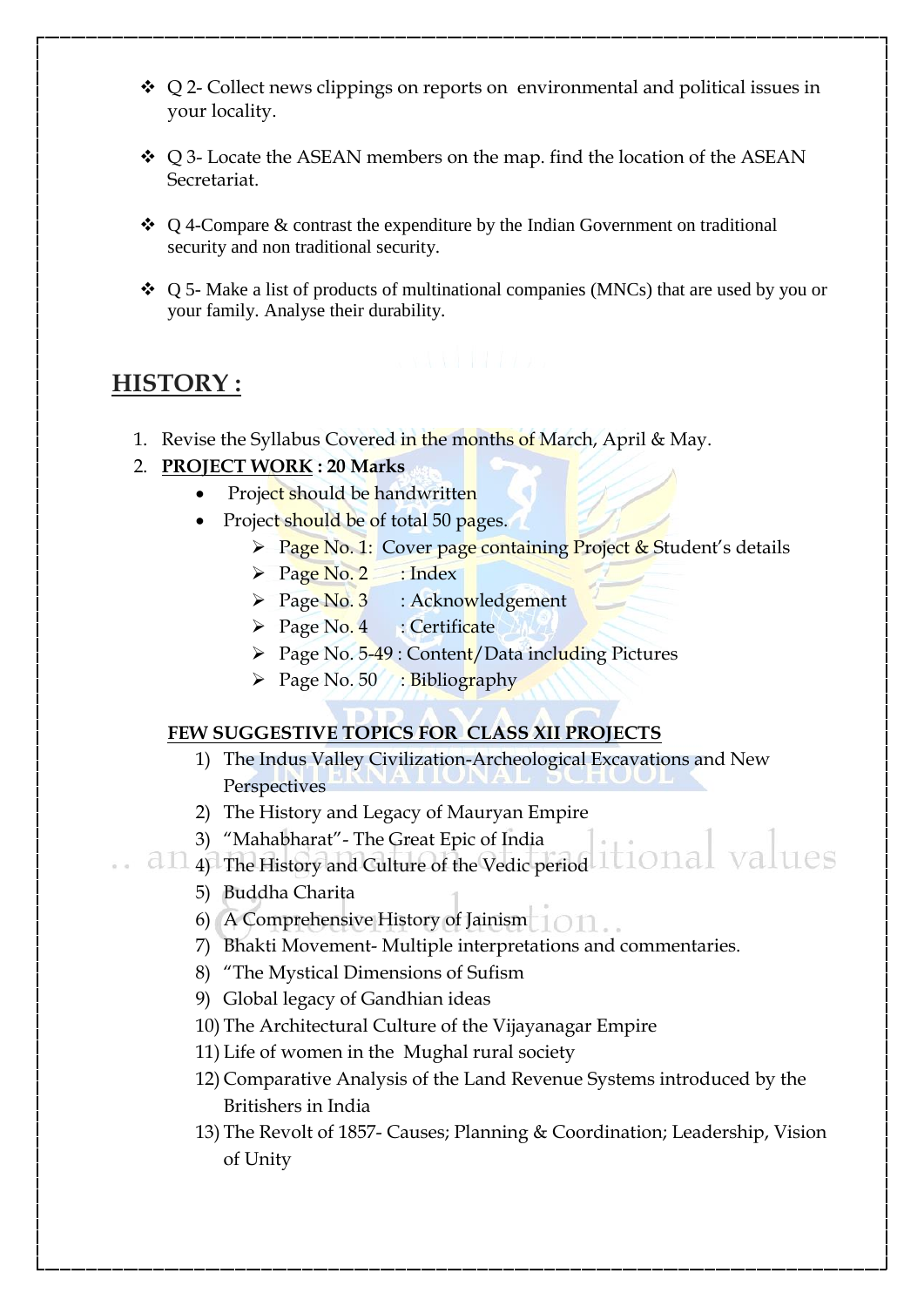14) The Philosophy of Guru Nanak Dev

15) The Vision of Kabir

16) An insight into the Indian Constitution

#### **Guidelines for History Project Work: 20 Marks**

One Project to be done throughout the session, as per the existing scheme.

**1. Steps involved in the conduct of the project:** Students may work upon the following lines as a suggested flow chart:

Choose a Title/Topic

▼

Need of the Study, Objective of the Study

▼ **Hypothesis** 

▼

Content -Timeline, Maps, Mind maps, Pictures, etc.

▼ (Organization of Material/Data

> ▼ Present Material/Data)

▼ Analyzing the Material/Data for Conclusion

> ▼ Draw the Relevant Conclusion

#### ▼ Bibliography

### **2. Expected Checklist for the Project Work:**

- Introduction of topic/title
- Identifying the causes, events, consequences and/or remedies
- Various stakeholders and effect on each of them
- Advantages and disadvantages of situations or issues identified
- Short-term and long-term implications of strategies suggested during research

• Validity, reliability, appropriateness, and relevance of data used for research work and for

presentation in the project file  $\uparrow \uparrow \uparrow \uparrow \uparrow \uparrow \uparrow \uparrow \uparrow \uparrow \uparrow$ 

• Presentation and writing that is succinct and coherent in project file

• Citation of the materials referred to, in the file in footnotes, resources section,

bibliography etc.

### **3. Assessment of Project Work:**

• Project Work has broadly the following phases: Synopsis/ Initiation, Data Collection, Data Analysis and Interpretation, Conclusion.

• The aspects of the project work to be covered by students can be assessed during the academic year.

**4. Viva-Voce**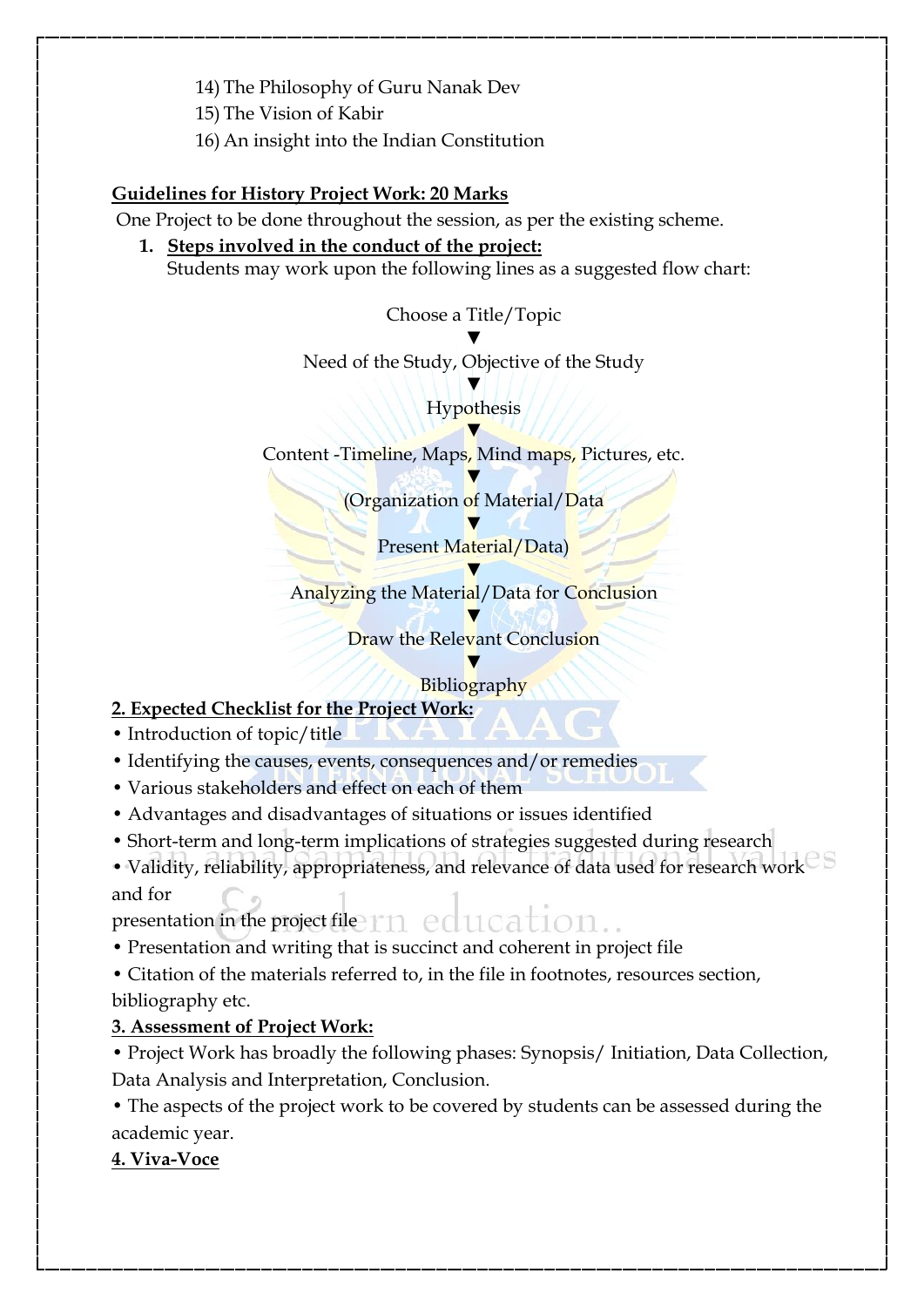• At the end, each learner will present the research work in the Project File to the External and Internal

examiner.

• The questions should be asked from the Research Work/ Project File of the learner.

• The Internal Examiner should ensure that the study submitted by the learner is his/her own original work.

# **MUSIC:**

Unit 1.1

Brief study of the following

Alana, Varna, Kan, Meend, Khatka, Murki, Gamak

#### Unit 1.2

Brief study of the following

• Sadra, Dadra, Gram, Murchhana, Alap, Tana.

Unit 2.1

Study of the following

• Classification of Ragas-Anicent, Medieval and Modern

Unit  $2.2$ 

• Historical development of time theory of Ragas

# **PSYCHOLOGY :**

Do assignments of ch – 1 and 2 given in the class in your psychology notebook.

- $\hat{\mathbf{v}}$  Practical file Complete practical conducted in your practical files. Follow the  $\Box$  guidelines and format discussed in the class.  $\Box$  all  $\Box$  all  $\Box$  all  $\Box$  all  $\Box$  all  $\Box$  all  $\Box$  all  $\Box$  all  $\Box$  all  $\Box$  all  $\Box$  all  $\Box$  all  $\Box$  all  $\Box$  all  $\Box$  all  $\Box$  all  $\Box$  all  $\Box$  all  $\Box$  all
- \* Project file-Watch film related to psychological disorders (Refer ch -4 of your NCERT TEXTBOOK). Make project file based on psychological disorder presented in the film.  $CITL$   $CQUCALION$ .
- **INSTRUCTIONS FOR PROJECT FILE** 
	- o It should be hand written.
	- o File must contain pictures and other creative tools for beautiful presentation.
	- o Cover page of file must contain School's logo at the center and at the top, name of the topic should be clearly mentioned.
- Revise for PT- 1 syllabus.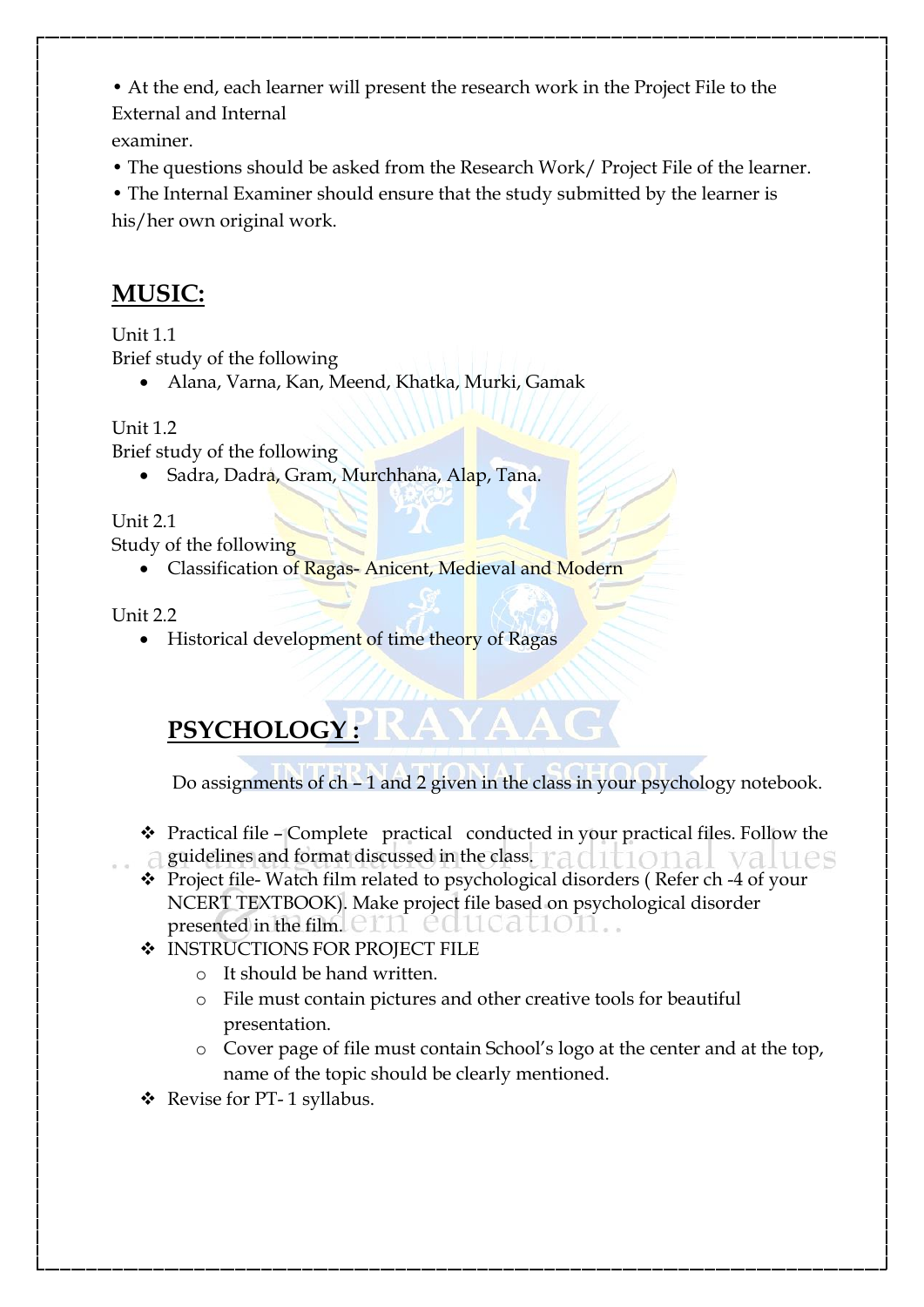# **INFORMATICS PRACTICES:**

- $\triangle$  Do assignments of Unit-1 given in the class in your IP notebook.
- $\triangle$  Practical file Complete practical's conducted in computer lab. Follow the guidelines and format discussed in the class.
- \* Project file- Choose a topic for Project and prepare project synopsis accordingly.
- **INSTRUCTIONS FOR PROJECT SYNOPSIS:** 
	- o It should be computerized.
	- o File must contain pictures and other creative tools for beautiful presentation.
	- o Cover page of file must contain School's logo at the center and at the top, name of the topic should be clearly mentioned.

SCHOOL.

❖ Revise for PT-1 syllabus.

## **PAINTING:**

- Still life -students need to prepare3 still life.
- Size-A2
- ❖ Medium-Pencil on paper
- Nature Study-Students need to prepare 3 bird paintings.
- Size -A2
- Medium-pencil, Pencil colours.

# **PHYSICAL EDUCATION:**

#### itional values **(PART A) Do following Units in your notebook.**

**Unit 1.**

### **MANAGEMENT OF SPORTING EVENTS.**

- 1.1 Functions of Sports Events Management (Planning, Organizing, Staffing, Directing and Controlling)
- 1.2 Tournament knockout, league or round robin and combination
- 1.3 Procedure to draw fixture knockout (bye and seeding) and league (staircase and cyclic)

#### **Unit 2.**

#### **CHILDREN AND WOMEN IN SPORTS**

2.1Common Postural Deformities – knock-knee; Bow legs; Flat Foot; Round

Shoulders; Lordosis; kyphosis, and Scoliosis and their corrective measures